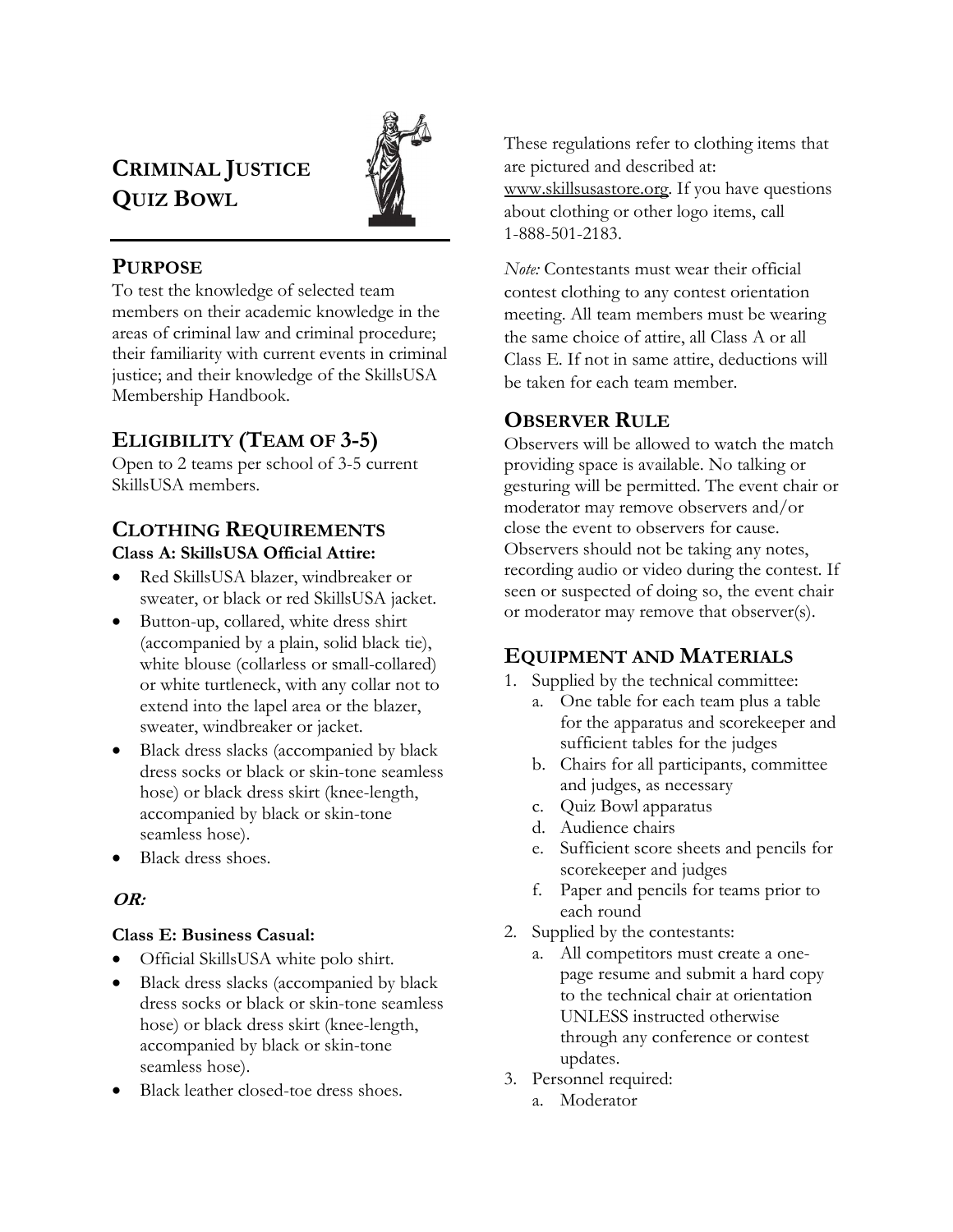b. Operator for the Quiz Bowl apparatus/timekeeper

c. Judges who will serve as scorekeepers Note: The Technical Chair may combine these positions in to one or multiple positions as they see fit.

## SCOPE OF THE CONTEST

#### Knowledge Performance

There is no written test for this competition.

#### Skill Performance

Teams will demonstrate communication skills, teamwork, problem solving and timemanagement skills by determining and presenting the answer to each question clearly within the five-second time frame.

#### Contest Guidelines

- 1. A school may enter two teams composed of no fewer than 3 nor more than 5 registered SkillsUSA members, each of whom is or has been enrolled in a course in the Government and Public Safety Pathway during the current academic year.
- 2. If a team has a minimal of 3 members registered to compete, but one or more are unable to be present due to what is deemed extenuating circumstances by the Technical Chair or if one or more members are found ineligible, the remaining members may be allowed, at the Technical Chair's discretion, to participate in the contest, but may not be allowed to advance to the final round.
- 3. Prior to team check-in, the time keeper will assign a team number to each table. After a team has checked in for the contest, its members shall sit at the table bearing their team's number.
- 4. The contest shall consist of one or more preliminary rounds and one final round. A maximum of 8 teams may compete in a preliminary round. If more than 8 teams are registered, additional preliminary rounds will be added, and the teams will be divided as evenly as possible across the

preliminary rounds. Teams will be assigned to a preliminary round in numerical order by team number.

- 5. In the event of multiple preliminary rounds, only the teams competing in each preliminary round and their affiliated observers will be allowed in the competition room. Teams competing in subsequent preliminary rounds and their affiliated observers will remain outside the competition room until their round is called.
- 6. The 3 highest-scoring teams in each preliminary round will advance to the final round, which will be open to all observers.
- 7. In the case that a school has two teams and there are two preliminary rounds, every effort will be made to split the teams into separate preliminary rounds.
- 8. Each preliminary round and the final round will consist of 40 questions: 24 academic knowledge questions, 12 current event questions, and 4 Membership Handbook questions. A random sequence generator will be used to establish the order in which the questions will be read. The same questions, in the same order, will be used for all preliminary rounds.
- 9. All academic knowledge questions shall be drawn from Introduction to Criminal Justice, 6<sup>th</sup> edition, by Robert M. Bohm and Keith N. Haley. Current event questions shall be drawn from one or more of the following sources:
	- a. The FBI Law Enforcement Bulletin, for the months of July-December of the calendar year preceding the contest.
	- b. The Crime Report, Justice News Tab: Crime and Justice News, for the 30 days preceding the contest.

Note: The links to these sources, along with any necessary instructions, will be provided in advance through the state website or other means.

10. There will be no true/false or multiplechoice questions.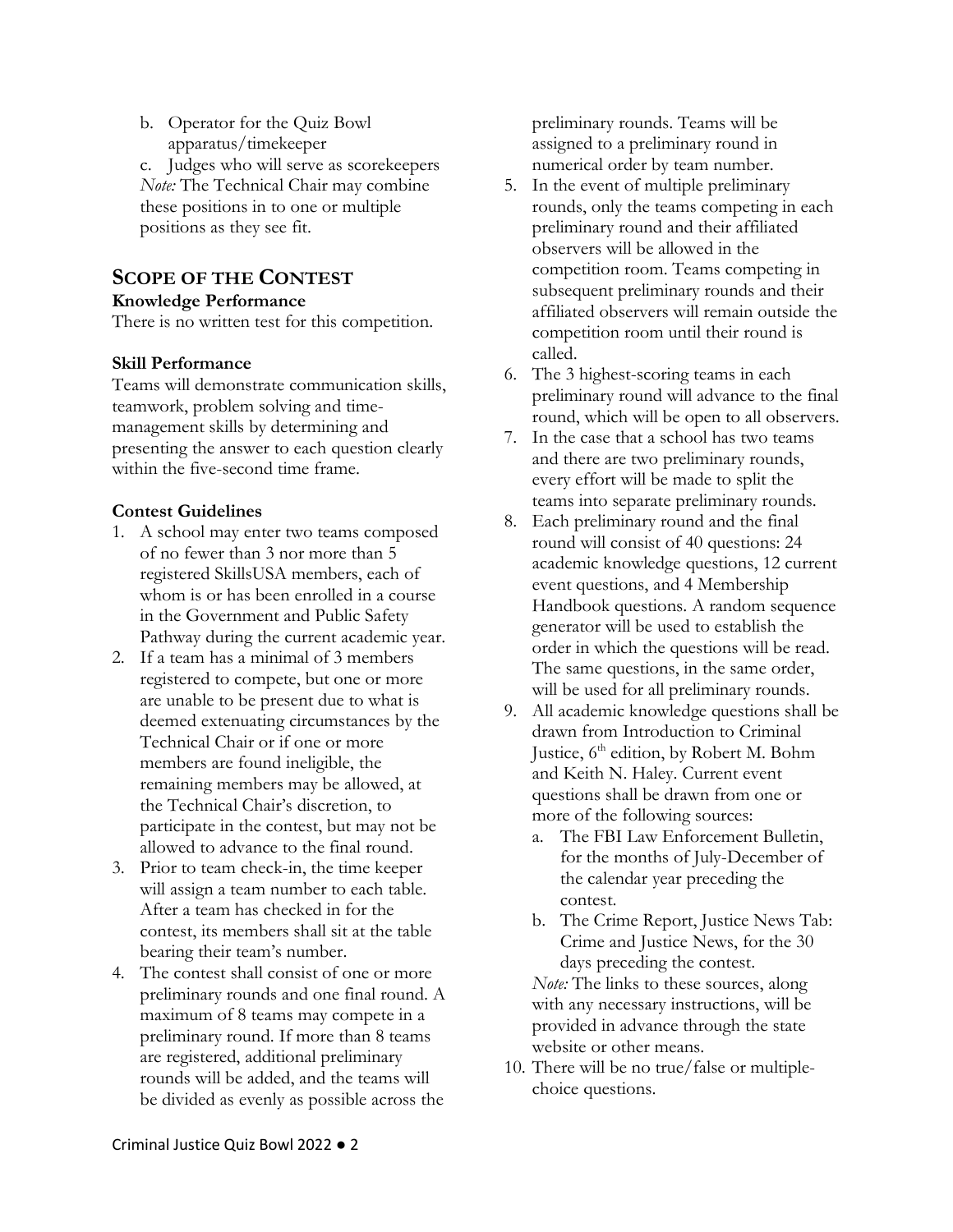- 11. The moderator will read each question and will simultaneously display the question on the screen. Teams will have 5 seconds to respond by activating the buzzer. If no team responds within 5 seconds, the moderator will provide the correct answer and proceed to the next question.
- 12. The team which activates its buzzer first will be recognized to answer the question. One (1) point will be awarded for a correct answer; ¼ point will be deducted for an incorrect answer. If the team answers the question before being recognized by the moderator, its answer will be treated as an incorrect answer; provided, however, that if its answer was substantively accurate, the question will be discarded and no other team will be allowed to answer it.
- 13. A team may activate its buzzer before the moderator finishes reading the question however, the moderator will stop reading the question at that point, the question will be erased from the screen, and the team must answer based on what has been read to that point.
- 14. Once a team is recognized by the moderator, its members will have 5 seconds to confer before the team must respond. Any team member may give the team's answer. However, only one team member may give the team's answer to a particular question, and only its first answer will be considered.
- 15. If a team answers a question incorrectly, the other teams may buzz in immediately. If no team activates its buzzer, the moderator will begin reading the question again, and the other teams may respond in accordance with Contest Guidelines 11- 15.
- 16. Only team members may challenge the moderator's decision as to whether a question has been answered correctly. Any challenge must be raised before the next question is read. If a challenge is raised, the advisor of the team making the

challenge will be allowed to review the source document from which the question and answer were drawn. If the advisor believes the challenge is accurate, it will be presented discretely/privately to the moderator and the moderator will make a final ruling. If the advisor believes the challenge is inaccurate, then the contest will resume. Each team is only allowed one challenge per round.

- 17. If the moderator or an observer inadvertently answers a question, the question will be discarded, and the moderator will proceed to the next question.
- 18. Teams may not use notes or reference materials during competition rounds. Blank paper and pencils will be provided by contest staff and will be collected at the end of each round.
- 19. The moderator and scorekeepers will verify team scores after every 20 questions, and the moderator will announce team scores at the end of each round for the teams which competed during that round. The preliminary round scores of the teams advancing to the final round will not carry forward into the final round.

## **Tiebreakers**

In the event of a tie preventing the moderator from identifying the 3 highest-scoring teams in a preliminary round or the medalists in the final round, the following order of tiebreakers will be used to determine a proper order between the tied teams only:

- 1. The moderator will conduct a tiebreaker round, consisting of 5 questions from the United States Supreme Court trivia. During the tiebreaker round, Contest Guidelines 11-15 will apply; provided, however, that the penalty for an incorrect answer shall be one point.
- 2. If the tie is not broken, the moderator will conduct a tiebreaker round, consisting of questions from the SkillsUSA Membership Handbook which have not